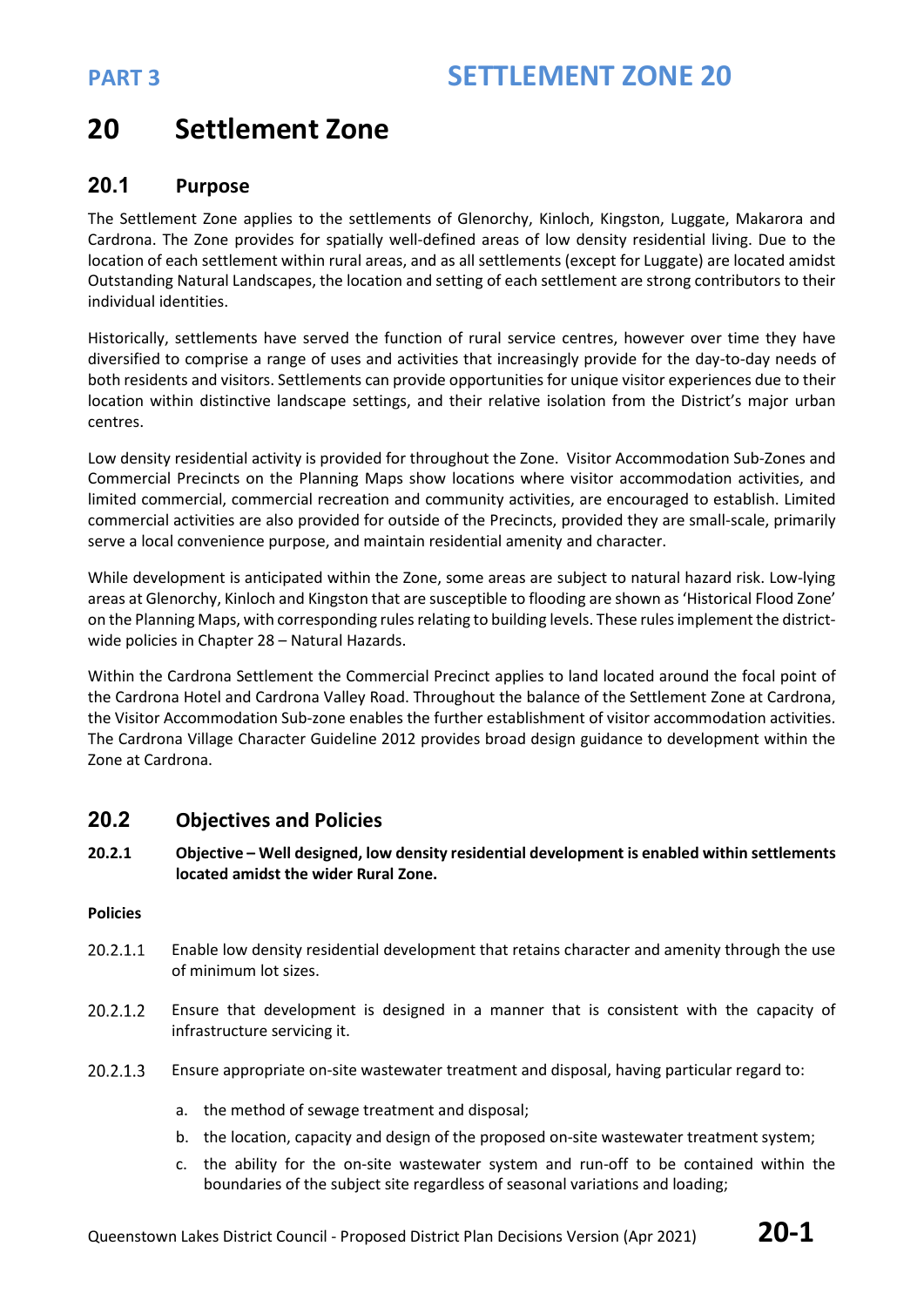

- d. the environmental effects of the proposed on-site wastewater treatment system including minimising adverse effects on ecosystem services and values to Manawhenua; and
- e. ensuring the location of vehicle accessways, manoeuvring and stormwater dispersal areas do not adversely affect the functioning of the on-site wastewater system.

### **20.2.2 Objective – High quality amenity values and residential character are maintained in the Settlement Zone.**

### **Policies**

- 20.2.2.1 Ensure that the height, bulk and location of residential development maintains the low density character, and residential amenity values of the Zone, by maintaining privacy, setbacks and access to sunlight.
- 20.2.2.2 Provide for net site areas that accommodate low density development with low site coverage by buildings, spacious outdoor areas and sufficient land area for on-site wastewater systems.
- 20.2.2.3 Ensure that development within the Zone is of low scale to complement the existing low scale of development.
- 20.2.2.4 Include development controls that reflect key characteristics of development in Settlements, including through building height limits, encouraging gable roof forms in Glenorchy and Cardrona, and ensuring consideration of the Cardrona Village Character Guideline 2012.
- 20.2.2.5 Limit the impact of glare on residential amenity and views of the night sky by way of standards that limit lighting glare and promote lighting design that mitigates adverse effects.
- 20.2.2.6 Avoid activities that are not consistent with established amenity values or cause inappropriate adverse environmental effects. In the case of Electricity sub-transmission infrastructure or Significant electricity distribution infrastructure, if avoidance is not practicable because of the functional needs of the infrastructure, then remedy or mitigate the relevant adverse effects.
- **20.2.3 Objective – Commercial, community and visitor accommodation activities are predominantly provided for within precincts and sub-zones, are limited in scale, provide for local and visitor convenience, and support the local economy.**

### **Policies**

- $20.2.3.1$ Identify Commercial Precincts on the Planning Maps, within which commercial, visitor accommodation and community activities are provided for in order to meet the day-to-day needs of residents and visitors and support the local economy.
- 20.2.3.2 Restrict individual retail activities exceeding  $200m<sup>2</sup>$  gross floor area, and individual office activities exceeding  $100m^2$  gross floor area, that may adversely affect the:
	- a. retention and establishment of a diverse range of activities within the Commercial Precinct;
	- b. role and function of commercial zones that provide for large scale retailing; and
	- c. safe and efficient operation of the transport network.
- 20.2.3.3 Encourage development within Commercial Precincts to facilitate active transport and recreational opportunities, through design that ensures connectivity with reserves and pedestrian and cycling links.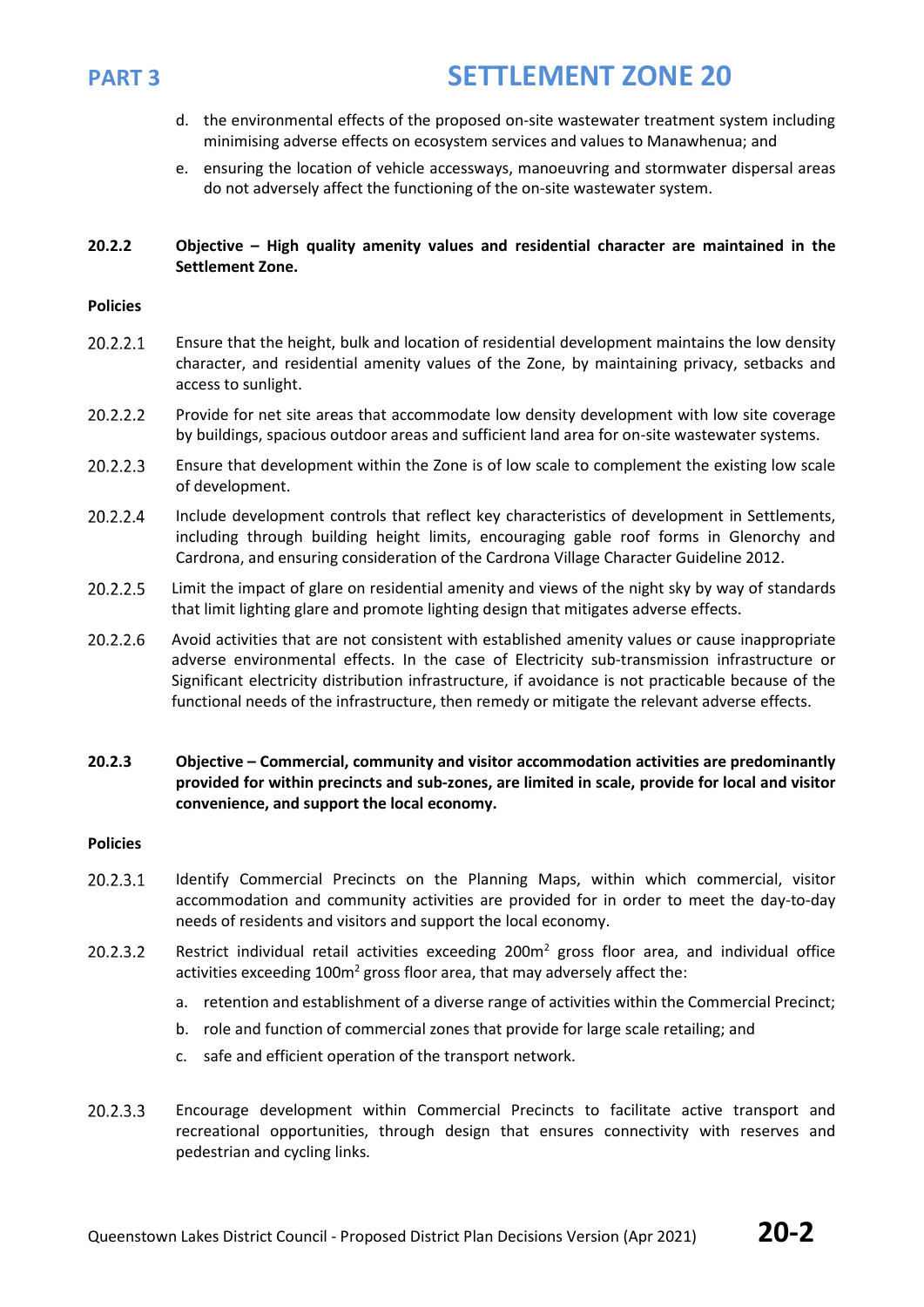- 20.2.3.4 Control the height, scale, appearance and location of buildings within Commercial Precincts to achieve a built form that:
	- a. complements the established pattern of development;
	- b. positively contributes to the streetscape; and
	- c. minimises adverse effects on neighbouring residential activities.
- 20.2.3.5 Within Commercial Precincts ensure that recycling and waste storage areas are appropriately located and screened to limit adverse visual effects and to assist with maintaining amenity values.
- 20.2.3.6 Limit the establishment and scale of non-residential activities outside of Commercial Precincts to minimise effects on the residential amenity values and traffic safety and to maintain residential character.
- 20.2.3.7 Identify Visitor Accommodation Sub-Zones on the Planning Maps to provide for visitor accommodation activities in identified locations, and restrict the establishment of visitor accommodation activities in locations outside the Visitor Accommodation Sub-Zones to ensure that the Zone maintains a residential character.
- 20.2.3.8 Ensure that the design of buildings for visitor accommodation, commercial and community activities contribute positively to the visual quality of the environment, including through building design, landscaping and response to site context.
- 20.2.3.9 Ensure that visitor accommodation activities and development are appropriately serviced and minimise impacts on roading networks.
- 20.2.3.10 Enable home occupation activities throughout the Zone to provide work-from-home opportunities and reduce travel-dependence for employment, while ensuring that residential amenity is maintained.
- 20.2.3.11 Enable residential visitor accommodation and homestays to establish throughout the Zone, ensuring that the scale and effects of these activities do not adversely affect residential amenity.

### **20.3 Other Provisions and Rules**

### **20.3.1 District Wide**

Attention is drawn to the following District Wide chapters.

| 1 Introduction          | 2 Definitions                                             | 3 Strategic Direction                               |  |  |
|-------------------------|-----------------------------------------------------------|-----------------------------------------------------|--|--|
| 4 Urban Development     | 5 Tangata Whenua                                          | 6 Landscapes and Rural Character                    |  |  |
| 25 Earthworks           | 26 Historic Heritage                                      | 27 Subdivision and Development                      |  |  |
| 28 Natural Hazards      | 29 Transport                                              | 30 Energy and Utilities                             |  |  |
| 31 Signs                | 32 Protected Trees                                        | 33 Indigenous Vegetation and<br><b>Biodiversity</b> |  |  |
| 34 Wilding Exotic Trees | 35 Temporary Activities and<br><b>Relocated Buildings</b> | 36 Noise                                            |  |  |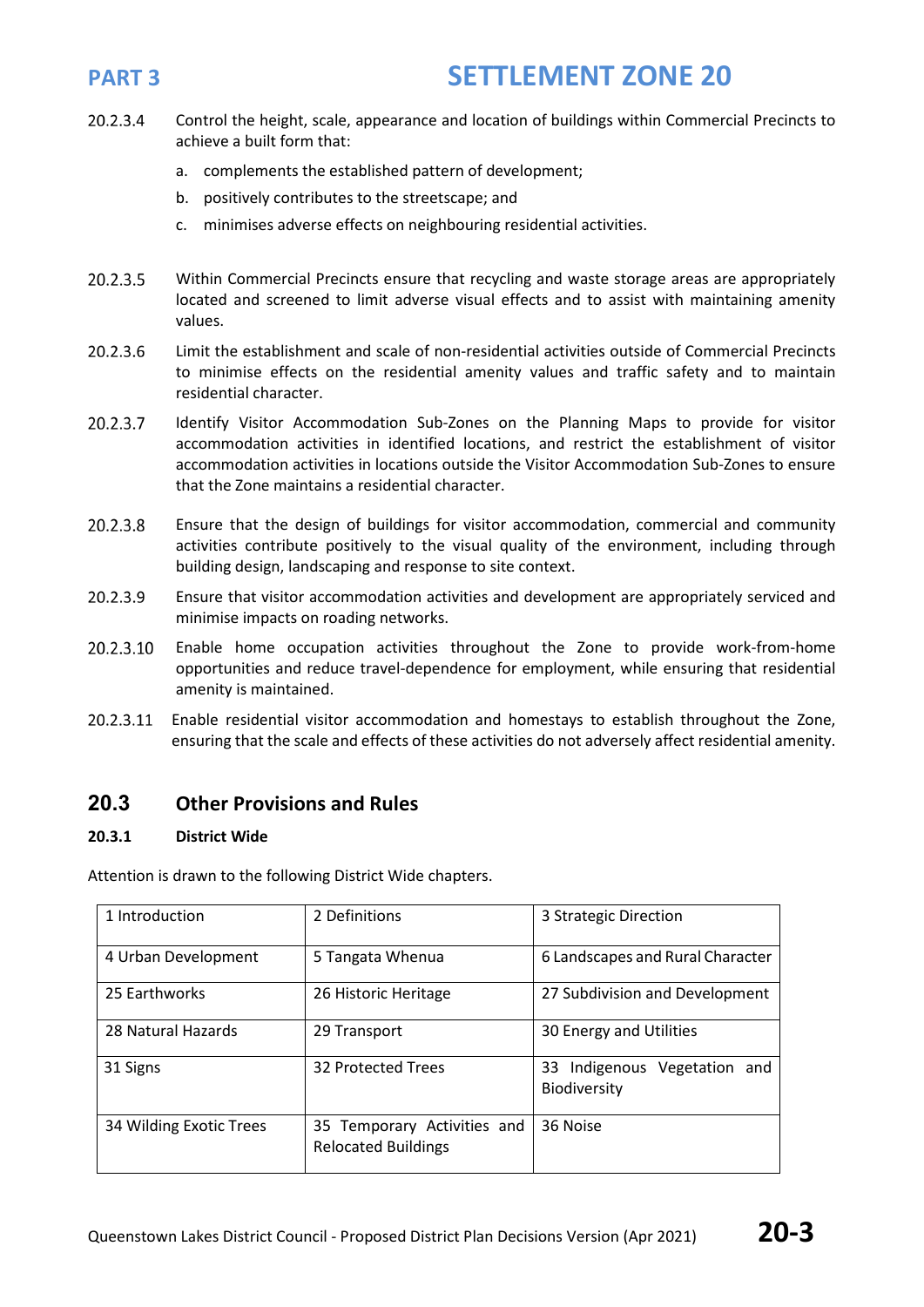| 37 Designations      | 38 Open Space and Recreation   39 Wāhi Tūpuna<br>Zones |  |
|----------------------|--------------------------------------------------------|--|
| <b>Planning Maps</b> |                                                        |  |

### **20.3.2 Interpreting and Applying the Rules**

- 20.3.2.1 A permitted activity must comply with all the rules listed in the Activity and Standards tables, and any relevant District-wide rules, otherwise resource consent will be required.
- 20.3.2.2 Where an activity does not comply with a Standard listed in the Standards table, the activity status identified by the Non-Compliance Status column shall apply.
- 20.3.2.3 Where an activity breaches more than one Standard, the most restrictive status shall apply to the activity.
- 20.3.2.4 Activities located within the Commercial Precincts and/or Visitor Accommodation Sub-Zones depicted on the Planning Maps must comply with any rule that specifically applies to the Commercial Precinct or Visitor Accommodation Sub-Zone and must also comply with any other rule in this chapter, and the district wide rules, otherwise resource consent will be required.
- 20.3.2.5 Proposals resulting in more than one (1) residential unit per site shall demonstrate that each residential unit is fully contained within the prescribed net area for each unit.
- 20.3.2.6 General references to the Visitor Accommodation Sub-Zones in this Chapter only apply to the sub-zones within the Settlement Zone.
- 20.3.2.7 References to Cardrona mean both the Commercial Precinct and the Visitor Accommodation Sub-zone as identified on the District Plan maps. Individual references to the Cardrona Commercial Precinct or the Visitor Accommodation Sub-zone means that particular overlay only.
- 20.3.2.8 The following abbreviations are used in the following tables. Any activity which is not permitted (P) or prohibited (PR) requires resource consent.

| D         | Permitted                       | ◡         | Controlled    |
|-----------|---------------------------------|-----------|---------------|
| <b>RD</b> | <b>Restricted Discretionary</b> | D         | Discretionary |
| <b>NC</b> | Non Complying                   | <b>PR</b> | Prohibited    |

### **20.3.3 Advice Notes - General**

- 20.3.3.1 On-site wastewater treatment is also subject to the Otago Regional Plan: Water. In particular, Rule 12.A.1.4 of the Otago Regional Plan: Water.
- 20.3.3.2 Compliance with the New Zealand Electrical Code of Practice for Electrical Safe Distances ("NZECP34:2001") is mandatory under the Electricity Act 1992. All activities, such as buildings, earthworks and conductive fences regulated by NZECP34: 2001, including any activities that are otherwise permitted by the District Plan must comply with this legislation. Chapter 30 Energy and Utilities part 30.3.3.2.c has additional information in relation to activities and obligations under NZECP34:2001.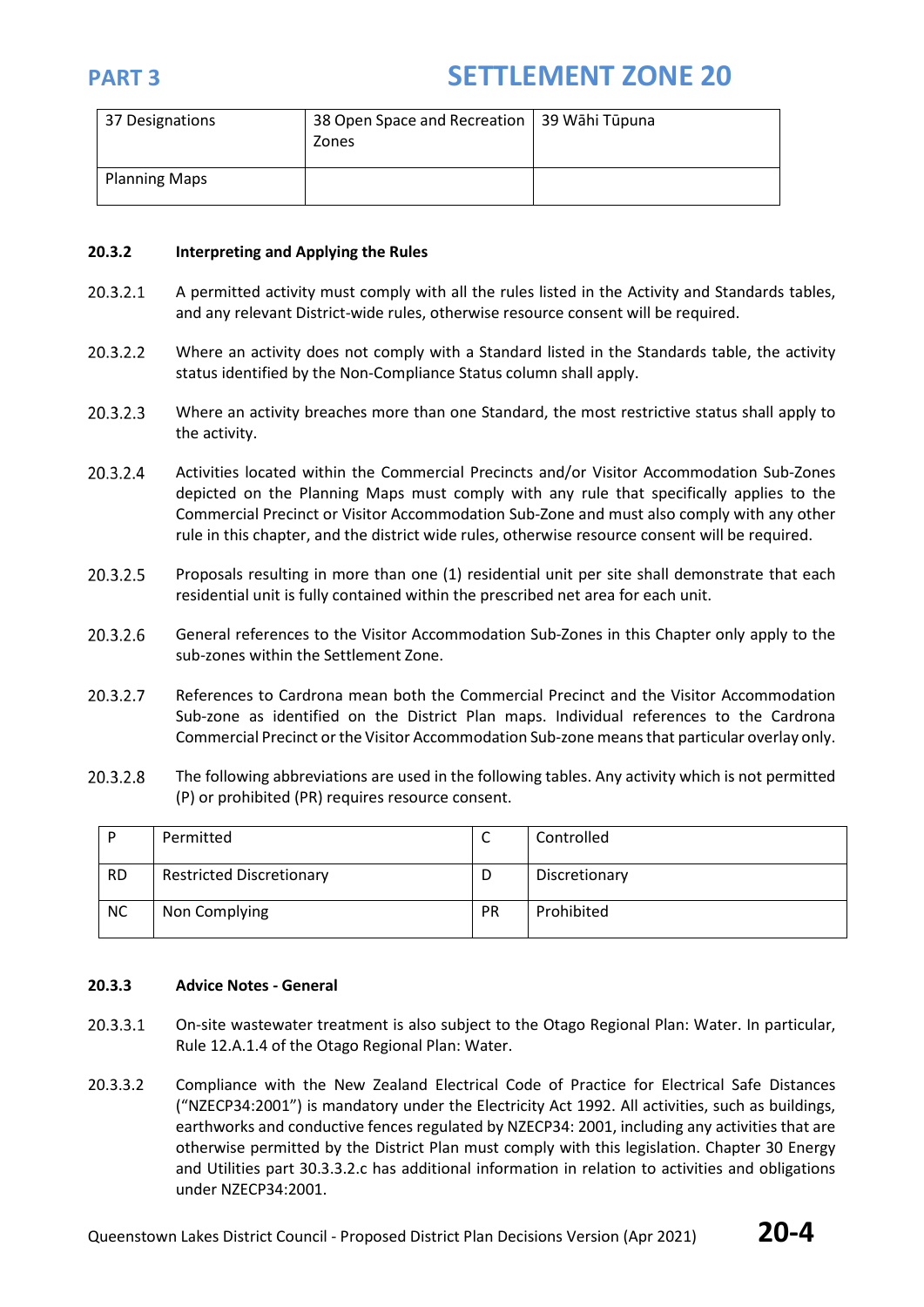### **20.4 Rules – Activities**

|        | Table 20.4 - Activities located in the Settlement Zone                                                                                           | <b>Activity</b><br><b>Status</b> |
|--------|--------------------------------------------------------------------------------------------------------------------------------------------------|----------------------------------|
| 20.4.1 | Residential unit (including residential flat not otherwise identified in this table)                                                             |                                  |
| 20.4.2 | Home occupations                                                                                                                                 | P                                |
| 20.4.3 | Residential visitor accommodation and homestays                                                                                                  |                                  |
| 20.4.4 | Informal airports for emergency landings, rescues and fire fighting                                                                              | P                                |
| 20.4.5 | Within Commercial Precincts identified on the Planning Maps: Commercial<br>activities, commercial recreation activities and community activities | $\mathsf{C}$                     |
|        | Control is reserved to:                                                                                                                          |                                  |
|        | hours of operation;<br>a.                                                                                                                        |                                  |
|        | location of parking, provision for mobility parking, traffic safety,<br>b.<br>manoevering, access and traffic generation;                        |                                  |
|        | location and screening of recycling and waste;<br>c.                                                                                             |                                  |
|        | servicing; and<br>d.                                                                                                                             |                                  |
|        | e. noise.                                                                                                                                        |                                  |
| 20.4.6 | Within Commercial Precincts identified on the Planning Maps: Buildings.                                                                          | <b>RD</b>                        |
|        | Discretion is restricted to:                                                                                                                     |                                  |
|        | a. design, scale and appearance of buildings;                                                                                                    |                                  |
|        | signage platforms;<br>b.                                                                                                                         |                                  |
|        | lighting;<br>c.                                                                                                                                  |                                  |
|        | landscaping;<br>d.                                                                                                                               |                                  |
|        | servicing; and<br>e.                                                                                                                             |                                  |
|        | natural hazards.<br>f.                                                                                                                           |                                  |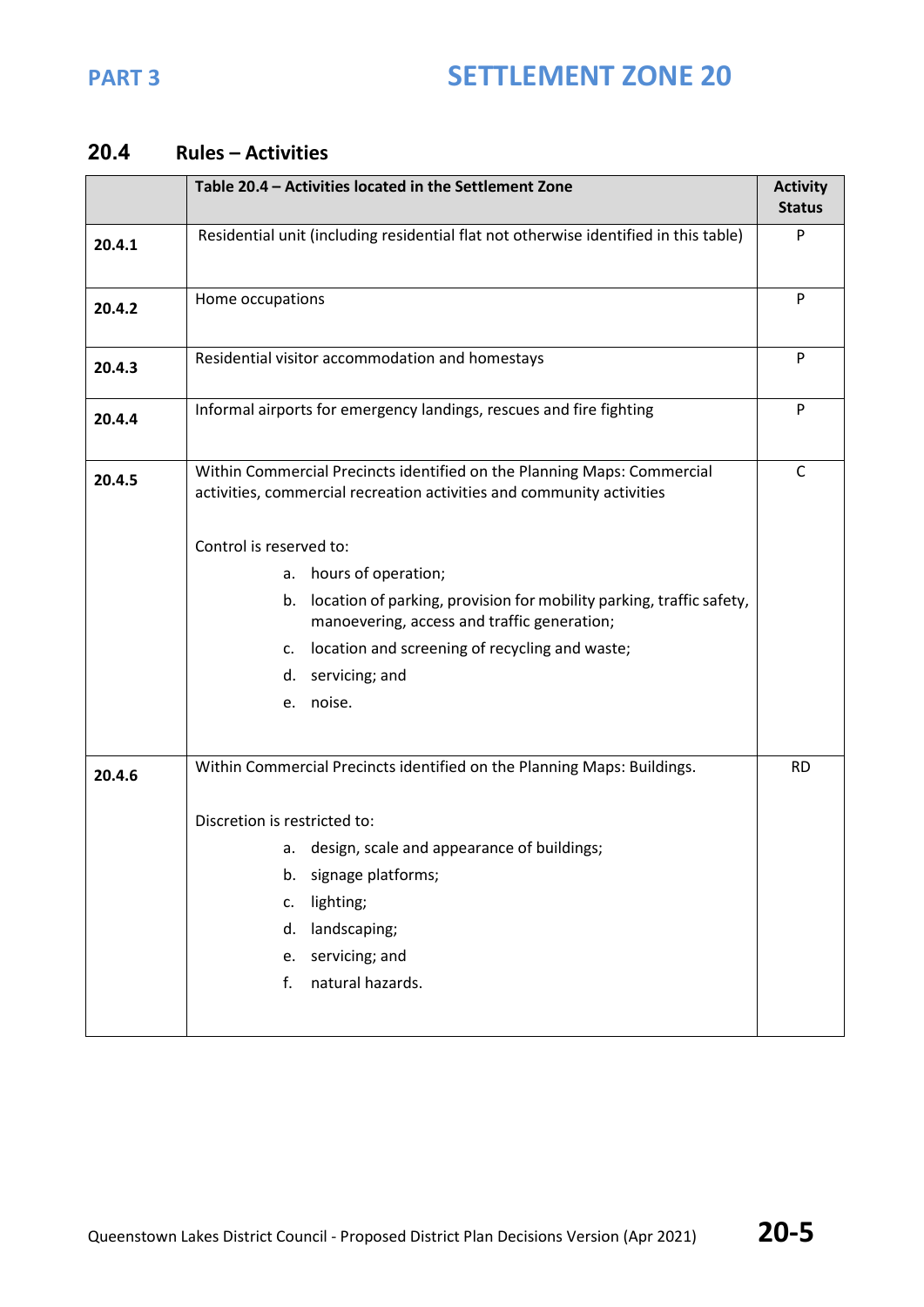|        | Table 20.4 - Activities located in the Settlement Zone                                                                                                                                                                   | <b>Activity</b> |  |
|--------|--------------------------------------------------------------------------------------------------------------------------------------------------------------------------------------------------------------------------|-----------------|--|
|        |                                                                                                                                                                                                                          | <b>Status</b>   |  |
| 20.4.7 | Within Commercial Precincts and/or Visitor Accommodation Sub-Zones<br>identified on the Planning Maps: Visitor accommodation activities (including<br>ancillary activities and buildings).                               | <b>RD</b>       |  |
|        | Discretion is restricted to:                                                                                                                                                                                             |                 |  |
|        | the location, nature and scale of activities;<br>a.                                                                                                                                                                      |                 |  |
|        | location of parking, provision for mobility parking, traffic safety,<br>b.<br>manoevering, access and traffic generation;                                                                                                |                 |  |
|        | landscaping;<br>c.                                                                                                                                                                                                       |                 |  |
|        | signage platforms;<br>d.                                                                                                                                                                                                 |                 |  |
|        | noise;<br>e.                                                                                                                                                                                                             |                 |  |
|        | f.<br>servicing;                                                                                                                                                                                                         |                 |  |
|        | hours of operation, including in respect of ancillary activities;<br>g.                                                                                                                                                  |                 |  |
|        | design, scale and appearance of buildings;<br>h.                                                                                                                                                                         |                 |  |
|        | location and screening of recycling and waste; and<br>i.                                                                                                                                                                 |                 |  |
|        | natural hazards.<br>j.                                                                                                                                                                                                   |                 |  |
|        |                                                                                                                                                                                                                          |                 |  |
| 20.4.8 | Residential flat, where the wastewater treatment and disposal is on-site                                                                                                                                                 |                 |  |
|        | Discretion is restricted to:                                                                                                                                                                                             |                 |  |
|        | a. on-site wastewater treatment, with particular regard to the<br>design and function of the on-site wastewater system and<br>compatibility with on-site car parking, manoeuvring and<br>stormwater disposal management. |                 |  |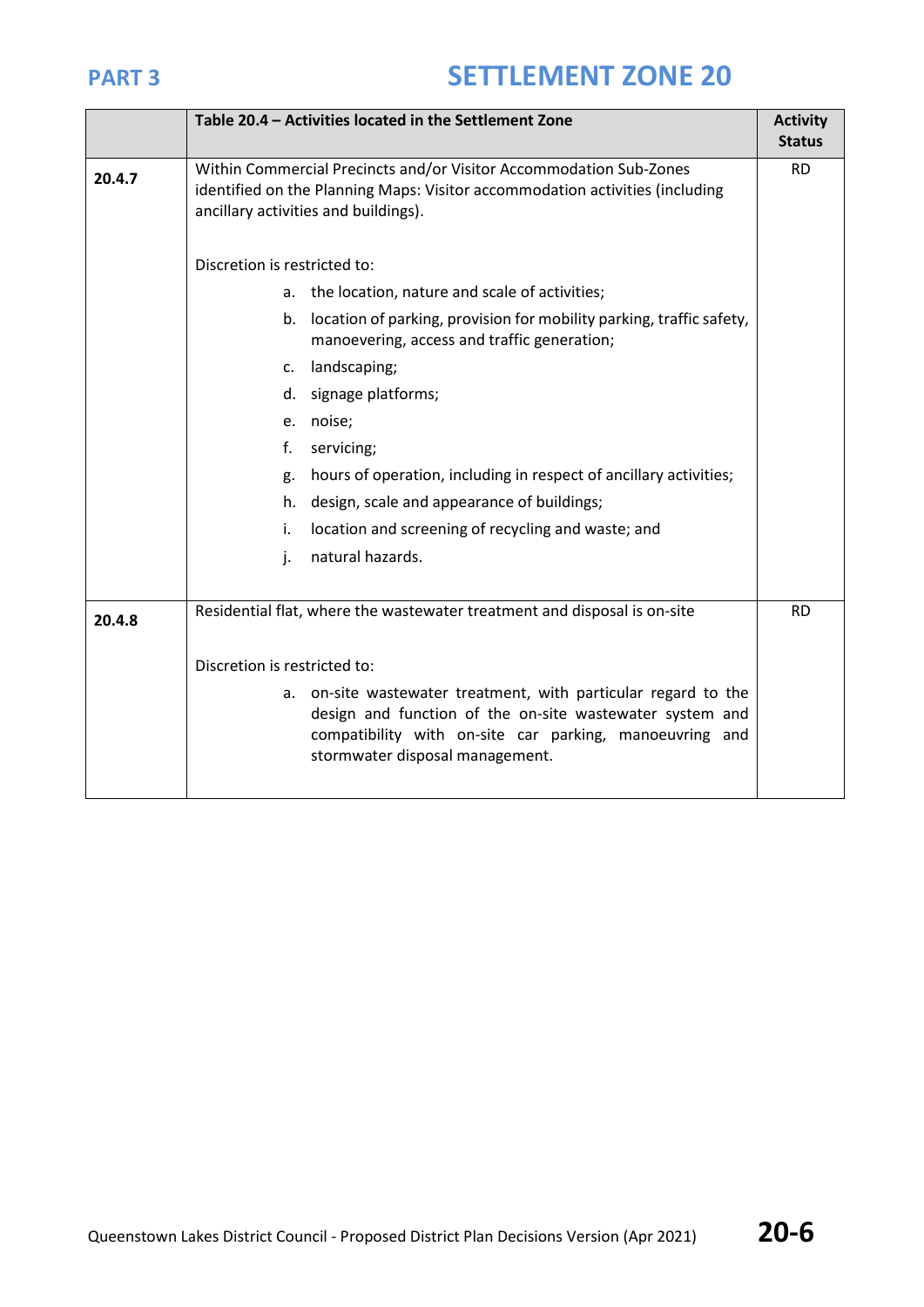|        |                                                                                                                                                                                    | Table 20.4 - Activities located in the Settlement Zone                                                                      | <b>Activity</b><br><b>Status</b> |  |
|--------|------------------------------------------------------------------------------------------------------------------------------------------------------------------------------------|-----------------------------------------------------------------------------------------------------------------------------|----------------------------------|--|
| 20.4.9 | Commercial activities, commercial recreation activities and community<br>activities located outside a Commercial Precinct that do not exceed 100m <sup>2</sup><br>gross floor area |                                                                                                                             | <b>RD</b>                        |  |
|        | Discretion is restricted to:                                                                                                                                                       |                                                                                                                             |                                  |  |
|        |                                                                                                                                                                                    | a. the nature of the activity, including whether it functions to<br>service the day-to-day needs of residents and visitors; |                                  |  |
|        | hours of operation;<br>b.                                                                                                                                                          |                                                                                                                             |                                  |  |
|        | signage platforms;<br>c.                                                                                                                                                           |                                                                                                                             |                                  |  |
|        | d.                                                                                                                                                                                 | landscaping;                                                                                                                |                                  |  |
|        | e.                                                                                                                                                                                 | location and screening of recycling and waste;                                                                              |                                  |  |
|        | f.                                                                                                                                                                                 | location of parking, provision for mobility parking, traffic safety,<br>manoevering, access and traffic generation;         |                                  |  |
|        | noise;<br>g.                                                                                                                                                                       |                                                                                                                             |                                  |  |
|        | h.                                                                                                                                                                                 | design, scale and appearance of buildings;                                                                                  |                                  |  |
|        | i.                                                                                                                                                                                 | natural hazards; and                                                                                                        |                                  |  |
|        | servicing.<br>J.                                                                                                                                                                   |                                                                                                                             |                                  |  |
|        |                                                                                                                                                                                    |                                                                                                                             |                                  |  |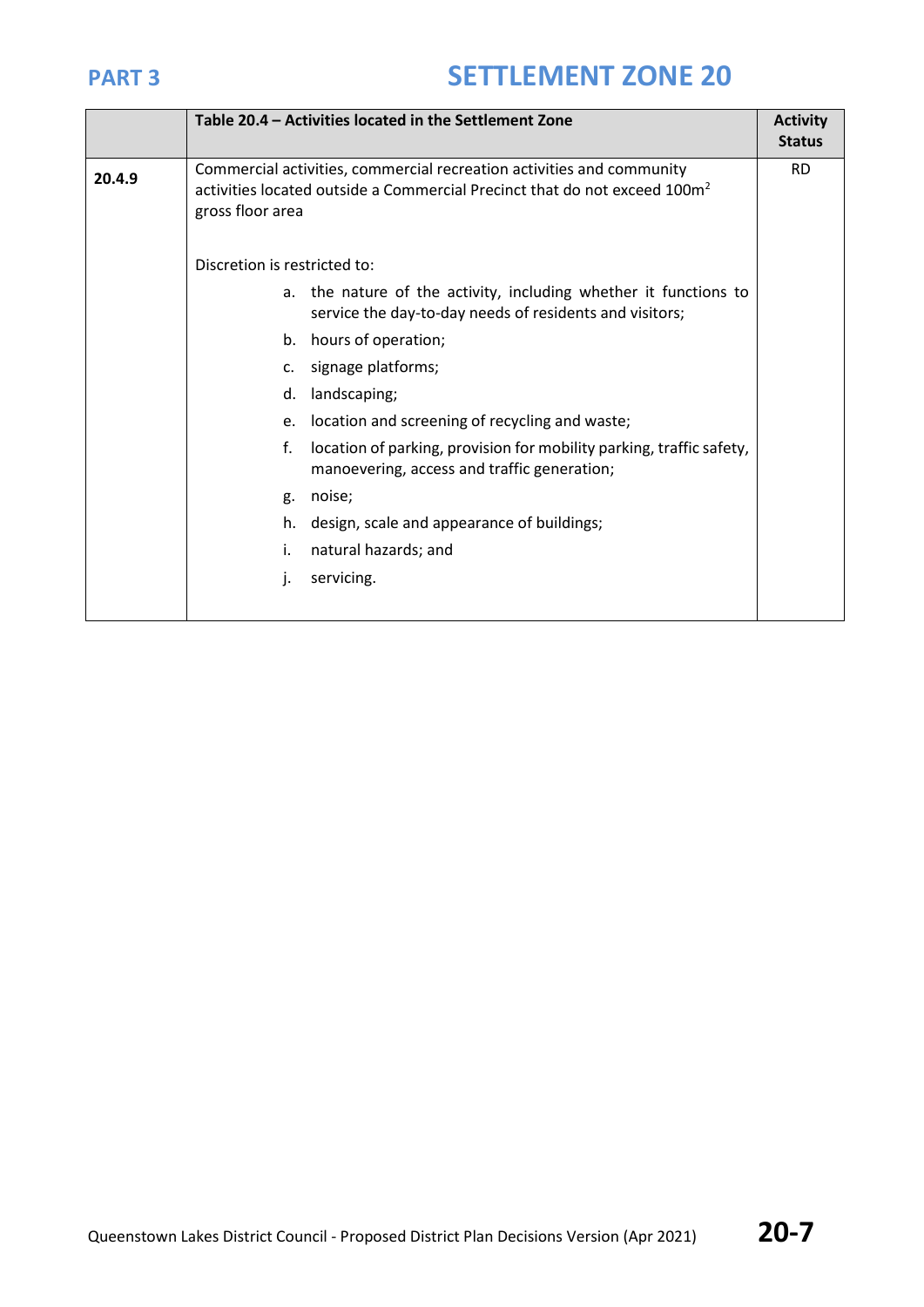|         | Table 20.4 - Activities located in the Settlement Zone                                                                                                                                                                                                                             | <b>Activity</b><br><b>Status</b> |  |  |  |
|---------|------------------------------------------------------------------------------------------------------------------------------------------------------------------------------------------------------------------------------------------------------------------------------------|----------------------------------|--|--|--|
|         | Licensed premises located in either:                                                                                                                                                                                                                                               | <b>RD</b>                        |  |  |  |
| 20.4.10 | a. Commercial Precincts; or                                                                                                                                                                                                                                                        |                                  |  |  |  |
|         | Visitor Accommodation Sub-Zones, where the licenced<br>b.<br>premises is ancillary to a visitor accommodation activity.                                                                                                                                                            |                                  |  |  |  |
|         | Exemption: It is a permitted activity to sell alcohol :<br>(i) to any person who is residing (permanently or temporarily) on the<br>premises; and/or                                                                                                                               |                                  |  |  |  |
|         | (ii) to any person who is present on the premises for the purpose of dining<br>up until 12am.                                                                                                                                                                                      |                                  |  |  |  |
|         | Discretion is restricted to:<br>a. the scale of the activity;                                                                                                                                                                                                                      |                                  |  |  |  |
|         | location of parking, provision for mobility parking, traffic safety,<br>b.<br>manoevering, access and traffic generation;                                                                                                                                                          |                                  |  |  |  |
|         | c. effects on amenity, including that of adjoining sites and public<br>reserves;                                                                                                                                                                                                   |                                  |  |  |  |
|         | d. the configuration of activities within the building and site (e.g.<br>outdoor seating, entrances);                                                                                                                                                                              |                                  |  |  |  |
|         | e. noise;                                                                                                                                                                                                                                                                          |                                  |  |  |  |
|         | f.<br>hours of operation;                                                                                                                                                                                                                                                          |                                  |  |  |  |
|         | lighting; and<br>g.                                                                                                                                                                                                                                                                |                                  |  |  |  |
|         | servicing.<br>h.                                                                                                                                                                                                                                                                   |                                  |  |  |  |
| 20.4.11 | Within a Commercial Precinct: service activities (not including any service<br>activity listed in this table as a prohibited activity)                                                                                                                                             | D                                |  |  |  |
| 20.4.12 | Retirement villages                                                                                                                                                                                                                                                                | D                                |  |  |  |
| 20.4.13 | Community activities not otherwise identified in this table                                                                                                                                                                                                                        | D                                |  |  |  |
| 20.4.14 | Licenced premises not otherwise identified in this table                                                                                                                                                                                                                           | <b>NC</b>                        |  |  |  |
| 20.4.15 | Visitor accommodation not otherwise identified in this table                                                                                                                                                                                                                       | <b>NC</b>                        |  |  |  |
| 20.4.16 | Commercial activities and service activities not otherwise identified in this table                                                                                                                                                                                                | <b>NC</b>                        |  |  |  |
| 20.4.17 | Activities which are not listed in this table                                                                                                                                                                                                                                      | <b>NC</b>                        |  |  |  |
| 20.4.18 | Panel beating, spray painting, motor vehicle repair or dismantling, fibre<br>glassing, sheet metal work, bottle or scrap storage, motor body building, except<br>where such activities are undertaken as ancillary to a residential activity or as a<br>permitted home occupation. | <b>PR</b>                        |  |  |  |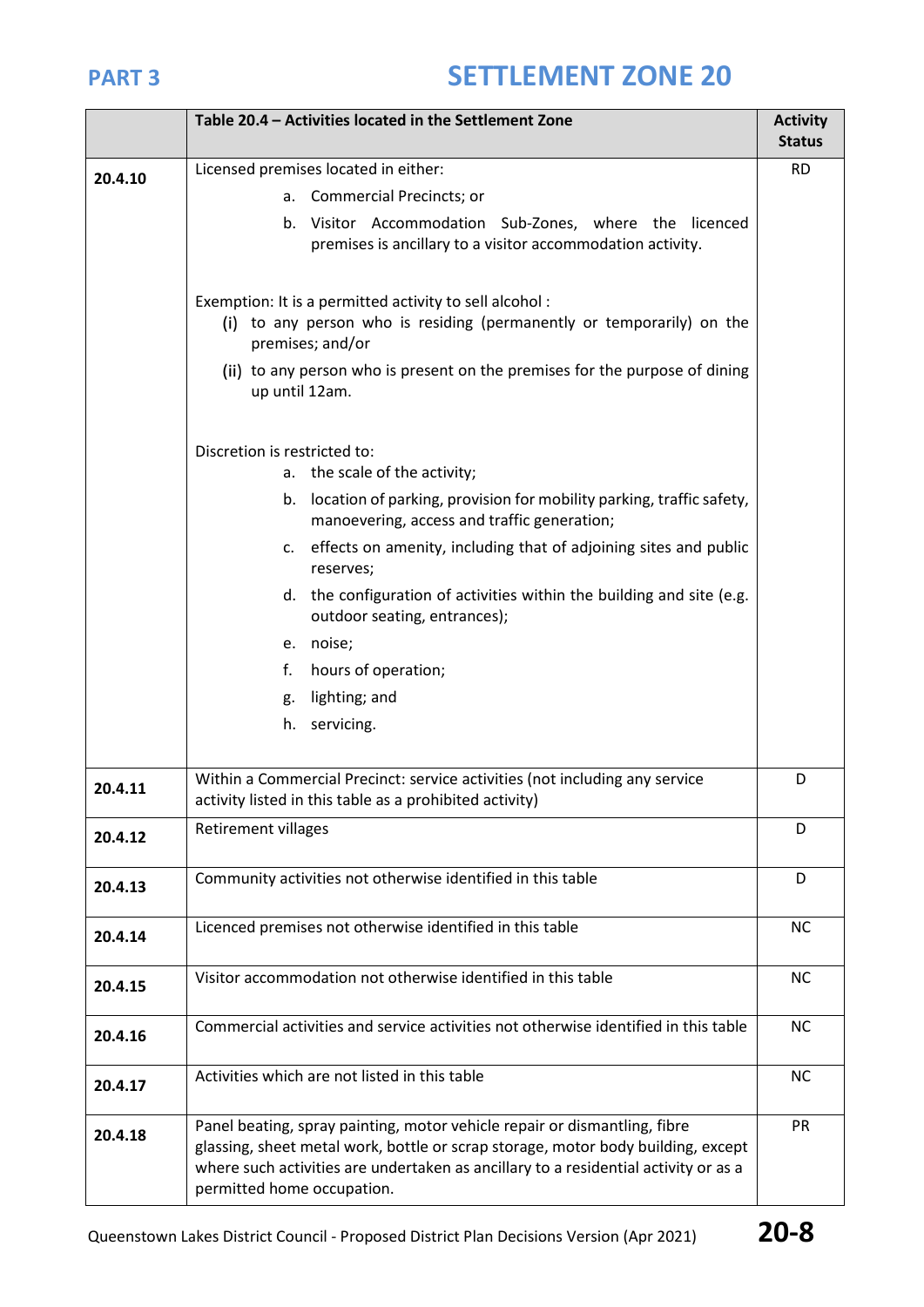### **20.5 Rules - Standards**

|        |             | Table 20.5 - Standards for activities in the Settlement Zone                                                                                      | Non-compliance status |
|--------|-------------|---------------------------------------------------------------------------------------------------------------------------------------------------|-----------------------|
| 20.5.1 |             | <b>Residential density (excluding Makarora)</b>                                                                                                   | D                     |
|        | 20.5.1.1    | For sites with a net site area of $800m2$ or less, a maximum<br>of one residential unit per site.                                                 |                       |
|        | 20.5.1.2    | For sites with a net site area greater than $800m^2$ , no more<br>than one residential unit per 800m <sup>2</sup> net site area.                  |                       |
| 20.5.2 |             | Residential density - Makarora only                                                                                                               | D                     |
|        | 20.5.2.1    | For sites with a net site area of 1000m <sup>2</sup> or less, a maximum<br>of one residential unit per site.                                      |                       |
|        | 20.5.2.2    | For sites with a net site area greater than 1000m <sup>2</sup> , no<br>more than one residential unit per 1000m <sup>2</sup> net site area.       |                       |
| 20.5.3 |             | Retail and office activities within a Commercial Precinct                                                                                         | <b>NC</b>             |
|        | 20.5.3.1    | Individual retail activities within a Commercial Precinct<br>shall not exceed 200m <sup>2</sup> gross floor area.                                 |                       |
|        | 20.5.3.2    | Individual office activities within a Commercial Precinct<br>shall not exceed 100m <sup>2</sup> gross floor area.                                 |                       |
|        | floor area. | Note: Any associated office, storage, staffroom and bathroom facilities<br>used by the activity shall not be included in the calculation of gross |                       |
| 20.5.4 |             | Maximum building coverage on any site (excluding buildings located<br>in Commercial Precincts and Visitor Accommodation Sub-Zones)                | D                     |
|        |             | Building coverage shall not exceed 40% on any site.                                                                                               |                       |
| 20.5.5 |             | Maximum building coverage on any site $-$ buildings located in<br><b>Commercial Precincts and Visitor Accommodation Sub-Zones only</b>            | D                     |
|        | 20.5.5.1    | Within the Commercial Precinct at Cardrona: 80%.                                                                                                  |                       |
|        | 20.5.5.2    | Within the Visitor Accommodation Sub-zone at Cardrona:<br>50%.                                                                                    |                       |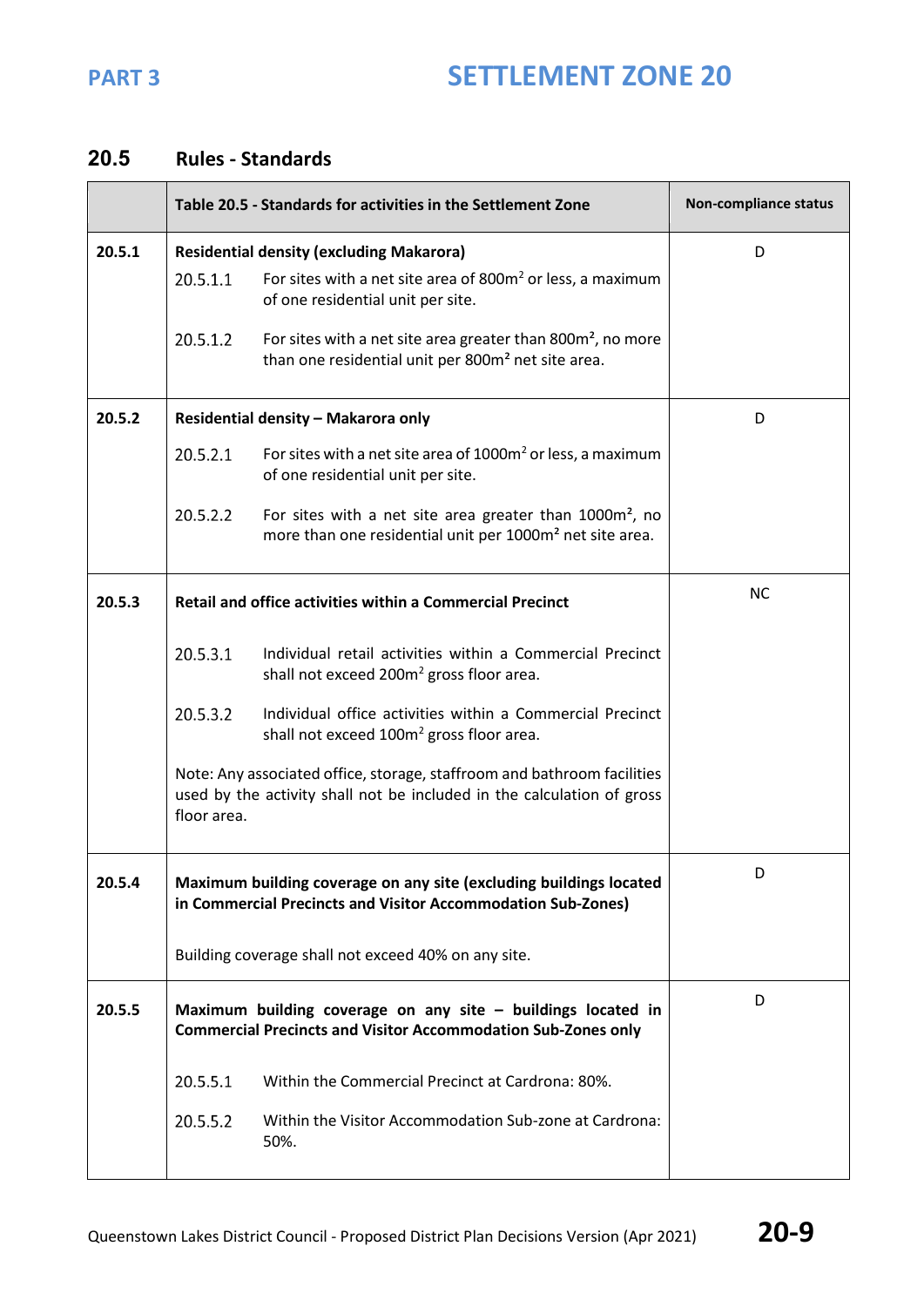÷.

|        | Table 20.5 - Standards for activities in the Settlement Zone | Non-compliance status                                                                                                                                                                                                                                                                                                                                                              |   |
|--------|--------------------------------------------------------------|------------------------------------------------------------------------------------------------------------------------------------------------------------------------------------------------------------------------------------------------------------------------------------------------------------------------------------------------------------------------------------|---|
|        | 20.5.5.3                                                     | At all other locations within Commercial Precincts or<br>Visitor Accommodation Sub-Zones building coverage shall<br>not exceed 80% on any site.                                                                                                                                                                                                                                    |   |
| 20.5.6 | <b>Home Occupation</b>                                       |                                                                                                                                                                                                                                                                                                                                                                                    | D |
|        | 20.5.6.1                                                     | No more than 1 full time equivalent person from<br>outside the household shall be employed in the home<br>occupation activity.                                                                                                                                                                                                                                                     |   |
|        | 20.5.6.2                                                     | The maximum number of two-way vehicle trips shall<br>be:                                                                                                                                                                                                                                                                                                                           |   |
|        |                                                              | a. Heavy vehicles: 1 per day; and                                                                                                                                                                                                                                                                                                                                                  |   |
|        |                                                              | b. All other vehicles: 10 per day.                                                                                                                                                                                                                                                                                                                                                 |   |
|        | 20.5.6.3                                                     | Maximum net floor area for the home occupation<br>activity of 60m <sup>2</sup> .                                                                                                                                                                                                                                                                                                   |   |
|        | 20.5.6.4                                                     | All home occupation activities and storage of materials<br>shall be indoors.                                                                                                                                                                                                                                                                                                       |   |
| 20.5.7 |                                                              | Minimum boundary setbacks                                                                                                                                                                                                                                                                                                                                                          | D |
|        | 20.5.7.1                                                     | Road boundary: 4.5m; except:                                                                                                                                                                                                                                                                                                                                                       |   |
|        |                                                              | a. At Makarora, where the minimum setback of any<br>building from the State Highway shall be 8m.                                                                                                                                                                                                                                                                                   |   |
|        |                                                              | b. At Cardrona, where the minimum setback of any<br>building from roads shall be 3m.                                                                                                                                                                                                                                                                                               |   |
|        | 20.5.7.2                                                     | All other boundaries: Buildings shall be setback a<br>minimum of 2m.                                                                                                                                                                                                                                                                                                               |   |
|        |                                                              | Exceptions to boundary setbacks:                                                                                                                                                                                                                                                                                                                                                   |   |
|        | a.                                                           | Accessory buildings for residential activities may be located<br>within the boundary setback distances (other than from road<br>boundaries), where they do not exceed 7.5m in length, there are<br>no windows or openings (other than for carports) along any<br>walls within 1.5m of an internal boundary, and they comply with<br>rules for Building Height and Recession Plane; |   |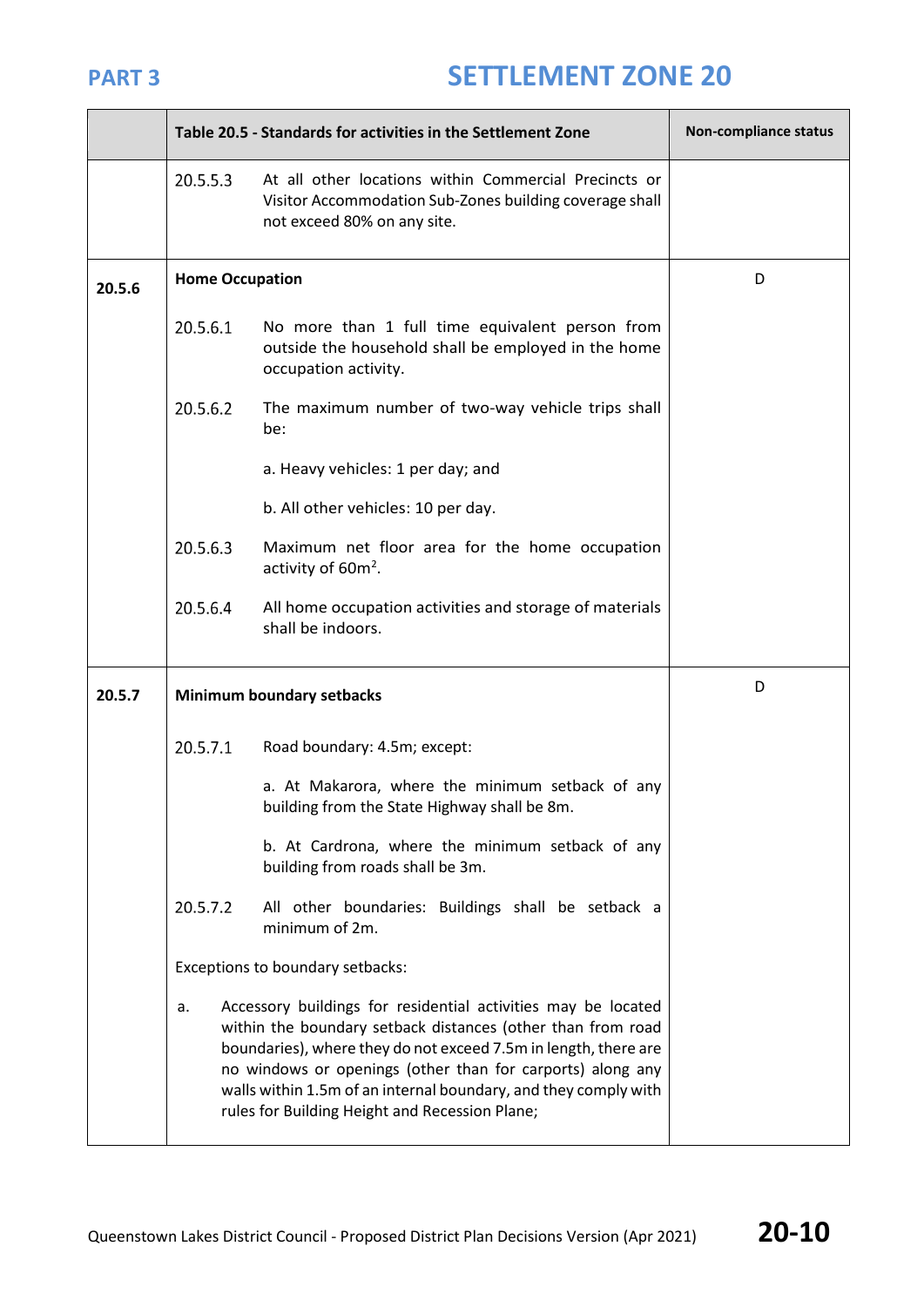|         | Table 20.5 - Standards for activities in the Settlement Zone                                                                                                                                            | Non-compliance status                                                                                                                                                                                                                                                                                                                                                          |
|---------|---------------------------------------------------------------------------------------------------------------------------------------------------------------------------------------------------------|--------------------------------------------------------------------------------------------------------------------------------------------------------------------------------------------------------------------------------------------------------------------------------------------------------------------------------------------------------------------------------|
|         | b.<br>Any building may locate within a boundary setback distance by<br>up to 1m for an area no greater than $6m2$ provided the building<br>within the boundary setback area has no windows or openings; |                                                                                                                                                                                                                                                                                                                                                                                |
|         | Eaves may be located up to 600mm into any boundary setback<br>c.<br>distance along eastern, western and southern boundaries; and                                                                        |                                                                                                                                                                                                                                                                                                                                                                                |
|         | d.<br>Eaves may be located up to 1m into any boundary setback<br>distance along northern boundaries.                                                                                                    |                                                                                                                                                                                                                                                                                                                                                                                |
| 20.5.8  | <b>Continuous building length</b>                                                                                                                                                                       | <b>RD</b>                                                                                                                                                                                                                                                                                                                                                                      |
|         | The length of any building façade above the ground floor level shall not<br>exceed 16m.                                                                                                                 | Discretion is restricted<br>to:<br>The external<br>a.<br>appearance,<br>location and visual<br>dominance of the<br>building(s) as<br>viewed from the<br>street(s) and<br>adjacent<br>properties; and<br>At Cardrona,<br>b.<br>consistency with<br>the Cardrona<br>Village Character<br>Guideline 2012, to<br>the extent allowed<br>by matter of<br>discretion<br>$20.5.8(a)$ . |
| 20.5.9  | Gable roof form and pitch - Glenorchy and Cardrona only<br>All buildings shall be designed with a gable roof form with a minimum<br>pitch from the horizontal of 25 degrees.                            | D                                                                                                                                                                                                                                                                                                                                                                              |
|         | Exemptions: verandas, lean-to's and other minor roof projections from<br>the primary roof form.                                                                                                         |                                                                                                                                                                                                                                                                                                                                                                                |
| 20.5.10 | <b>Heavy vehicle storage</b>                                                                                                                                                                            | <b>NC</b>                                                                                                                                                                                                                                                                                                                                                                      |
|         | No more than one heavy vehicle shall be stored or parked overnight on<br>site<br>except within<br>Commercial<br>Precincts<br>and<br>Visitor<br>any<br>Accommodation Sub-zones.                          |                                                                                                                                                                                                                                                                                                                                                                                |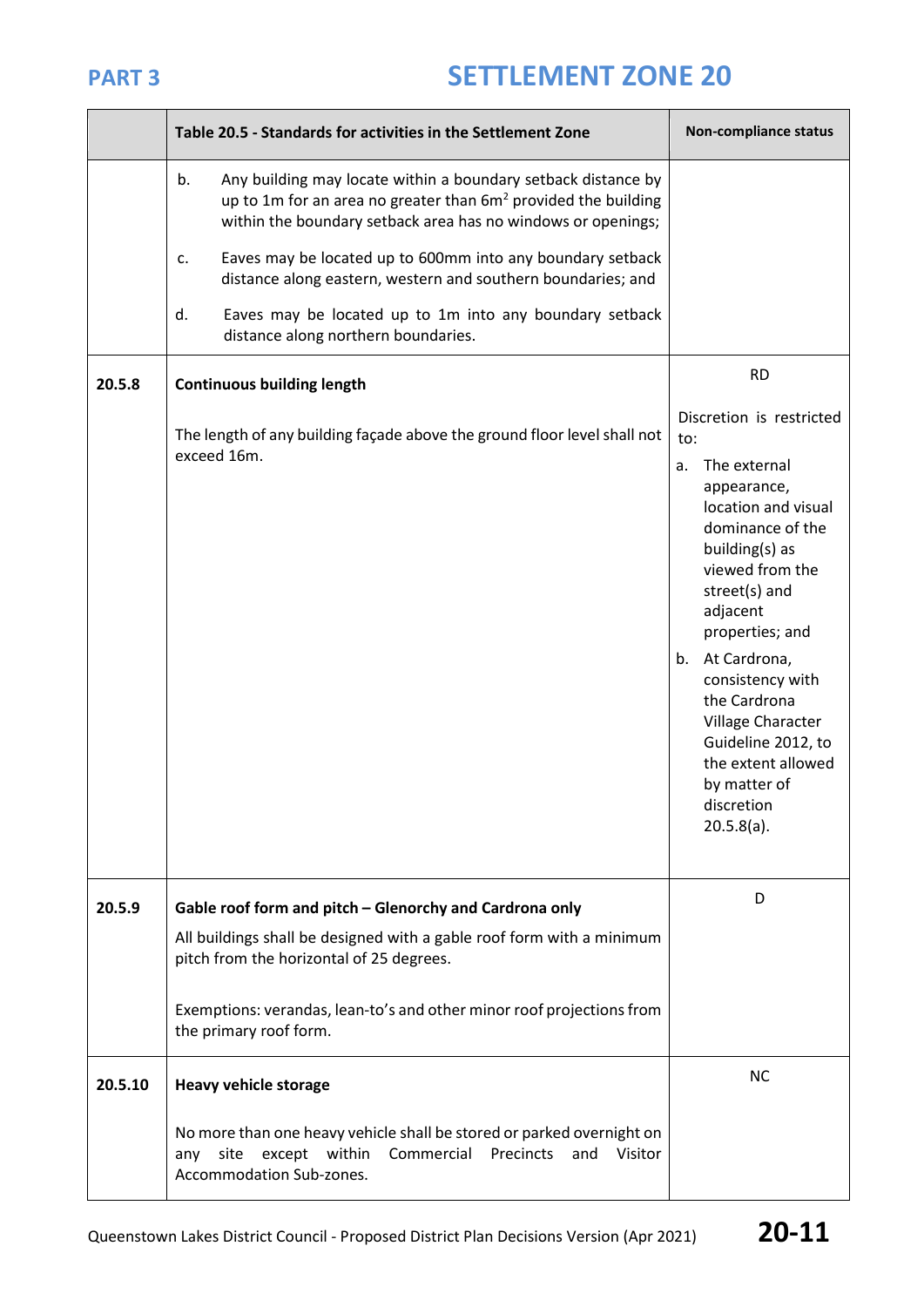|         |                         | Table 20.5 - Standards for activities in the Settlement Zone                                                                                                                                         | Non-compliance status |
|---------|-------------------------|------------------------------------------------------------------------------------------------------------------------------------------------------------------------------------------------------|-----------------------|
| 20.5.11 | Glare                   |                                                                                                                                                                                                      | <b>NC</b>             |
|         | 20.5.11.1               | All exterior lighting shall be directed downward and away<br>from adjacent sites and roads.                                                                                                          |                       |
|         | 20.5.11.2               | No activity on any site shall result in greater than a 3.0 lux<br>spill (horizontal and vertical) of light onto any other site<br>measured at any point inside the boundary of the other<br>site.    |                       |
| 20.5.12 |                         | <b>Maximum building height</b>                                                                                                                                                                       | <b>NC</b>             |
|         | 20.5.12.1               | Kingston and Kinloch: 7m or 5.5m above 312.8 masl,<br>whichever is highest.                                                                                                                          |                       |
|         | 20.5.12.2               | Glenorchy: 5.5m or 5.5m above 312.8 masl, whichever is<br>highest.                                                                                                                                   |                       |
|         | 20.5.12.3               | Makarora: 5.5m.                                                                                                                                                                                      |                       |
|         | 20.5.12.4               | Luggate: 7m.                                                                                                                                                                                         |                       |
|         | 20.5.12.5               | Cardrona: 12m and not more than 3 storeys.                                                                                                                                                           |                       |
| 20.5.13 |                         | Maximum building height - buildings located within Commercial<br><b>Precincts (excluding Cardrona)</b>                                                                                               | <b>NC</b>             |
|         | 20.5.13.1               | Within Commercial Precincts identified on the Planning<br>Maps (excluding Cardrona), buildings may extend up to<br>1.5m above the height specified for each settlement<br>specified in Rule 20.5.12. |                       |
| 20.5.14 | <b>Recession plane:</b> |                                                                                                                                                                                                      | D                     |
|         | 20.5.14.1               | Northern boundary: 2.5m and 55 degrees.                                                                                                                                                              |                       |
|         | 20.5.14.2               | Western and eastern boundaries: 2.5m and 45 degrees.                                                                                                                                                 |                       |
|         | 20.5.14.3               | Southern boundary: 2.5m and 35 degrees.                                                                                                                                                              |                       |
|         | Exemptions:             | Gable end roofs may penetrate the building<br>а.<br>recession plane by no more than one third of the<br>gable height; and                                                                            |                       |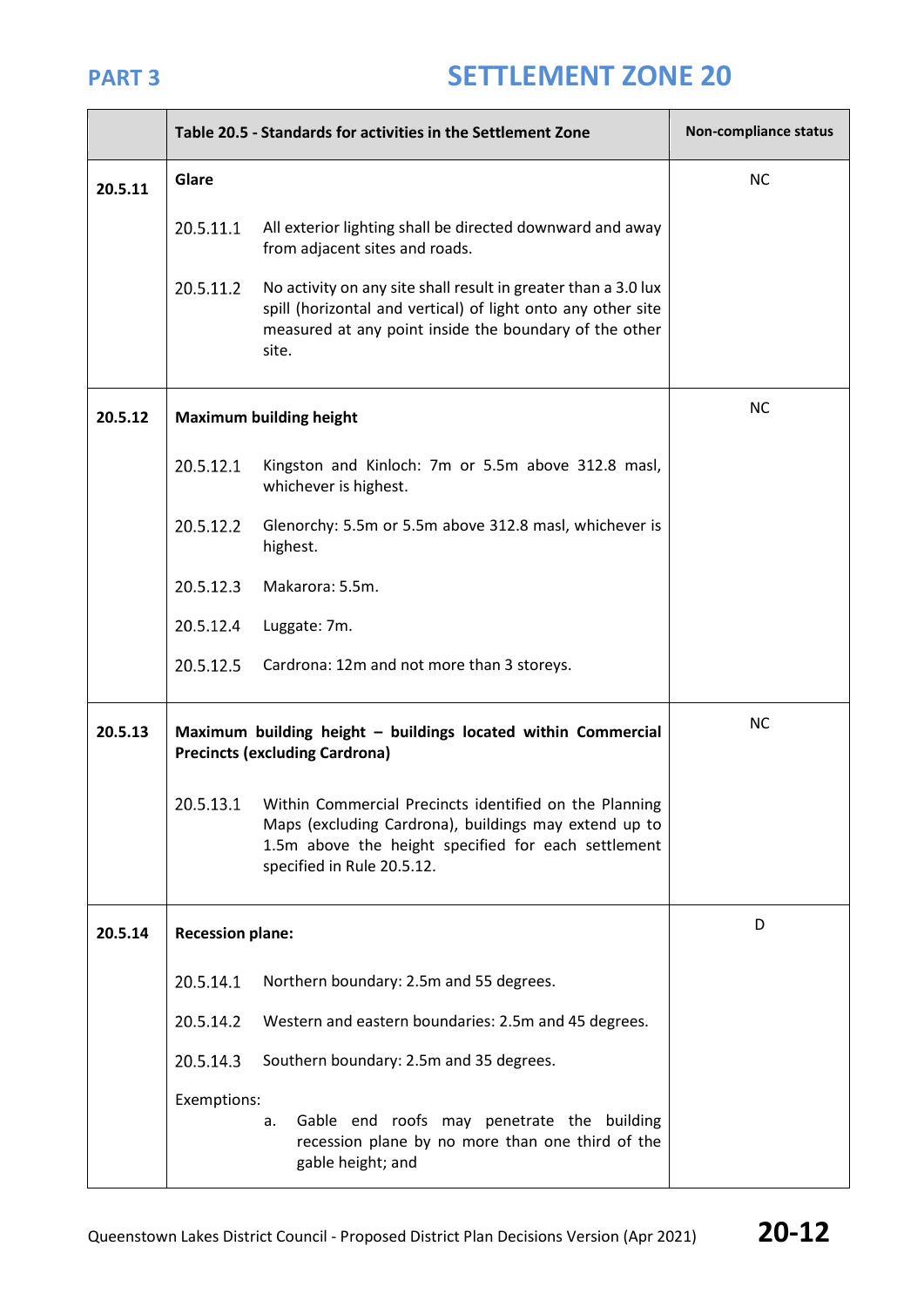|         |                                                                                                                   | Table 20.5 - Standards for activities in the Settlement Zone                                                                                                                                                              | Non-compliance status                  |                                                                                                                                                                                                                                                                                                                              |
|---------|-------------------------------------------------------------------------------------------------------------------|---------------------------------------------------------------------------------------------------------------------------------------------------------------------------------------------------------------------------|----------------------------------------|------------------------------------------------------------------------------------------------------------------------------------------------------------------------------------------------------------------------------------------------------------------------------------------------------------------------------|
|         | b.                                                                                                                | Recession planes do not apply to site boundaries<br>adjoining a road or reserve.                                                                                                                                          |                                        |                                                                                                                                                                                                                                                                                                                              |
|         |                                                                                                                   | Notes: where earthworks are undertaken to raise a building above the<br>flood risk identified on the Planning Maps pursuant to Rule 20.5.19, the<br>recession planes may be applied from the identified flood risk level. |                                        |                                                                                                                                                                                                                                                                                                                              |
| 20.5.15 |                                                                                                                   | Setback of buildings from waterbodies                                                                                                                                                                                     |                                        | <b>RD</b>                                                                                                                                                                                                                                                                                                                    |
|         | wetland shall be 7m.                                                                                              | The minimum setback of any building from the bed of a river, lake or                                                                                                                                                      | to:<br>c.<br>d.<br>e.                  | Discretion is restricted<br>a. Indigenous<br>biodiversity values;<br>b. Visual amenity<br>values;<br>Landscape<br>character;<br>Open space and<br>the interaction of<br>the development<br>with the water<br>body;<br>Environmental<br>protection<br>measures<br>(including<br>landscaping and<br>stormwater<br>management); |
|         |                                                                                                                   |                                                                                                                                                                                                                           | f.<br>g.                               | Natural hazards;<br>and<br>Effects on cultural                                                                                                                                                                                                                                                                               |
|         |                                                                                                                   |                                                                                                                                                                                                                           |                                        | values of<br>Manawhenua.                                                                                                                                                                                                                                                                                                     |
| 20.5.16 |                                                                                                                   | <b>Residential visitor accommodation</b>                                                                                                                                                                                  | <b>RD</b>                              |                                                                                                                                                                                                                                                                                                                              |
|         | 20.5.16.1                                                                                                         | Must not exceed a cumulative total of 90 nights'<br>occupation by paying guests on a site per 12 month<br>period.                                                                                                         | to:                                    | Discretion is restricted<br>a. The location,                                                                                                                                                                                                                                                                                 |
|         | 20.5.16.2<br>Must not generate any vehicle movements by heavy<br>vehicles, coaches or buses to and from the site. |                                                                                                                                                                                                                           | nature and scale of<br>the activities; |                                                                                                                                                                                                                                                                                                                              |
|         | 20.5.16.3                                                                                                         | Must comply with the minimum parking requirements for<br>mobility parking for a residential unit and/or residential                                                                                                       | b.                                     | The location and<br>screening of<br>parking and access,                                                                                                                                                                                                                                                                      |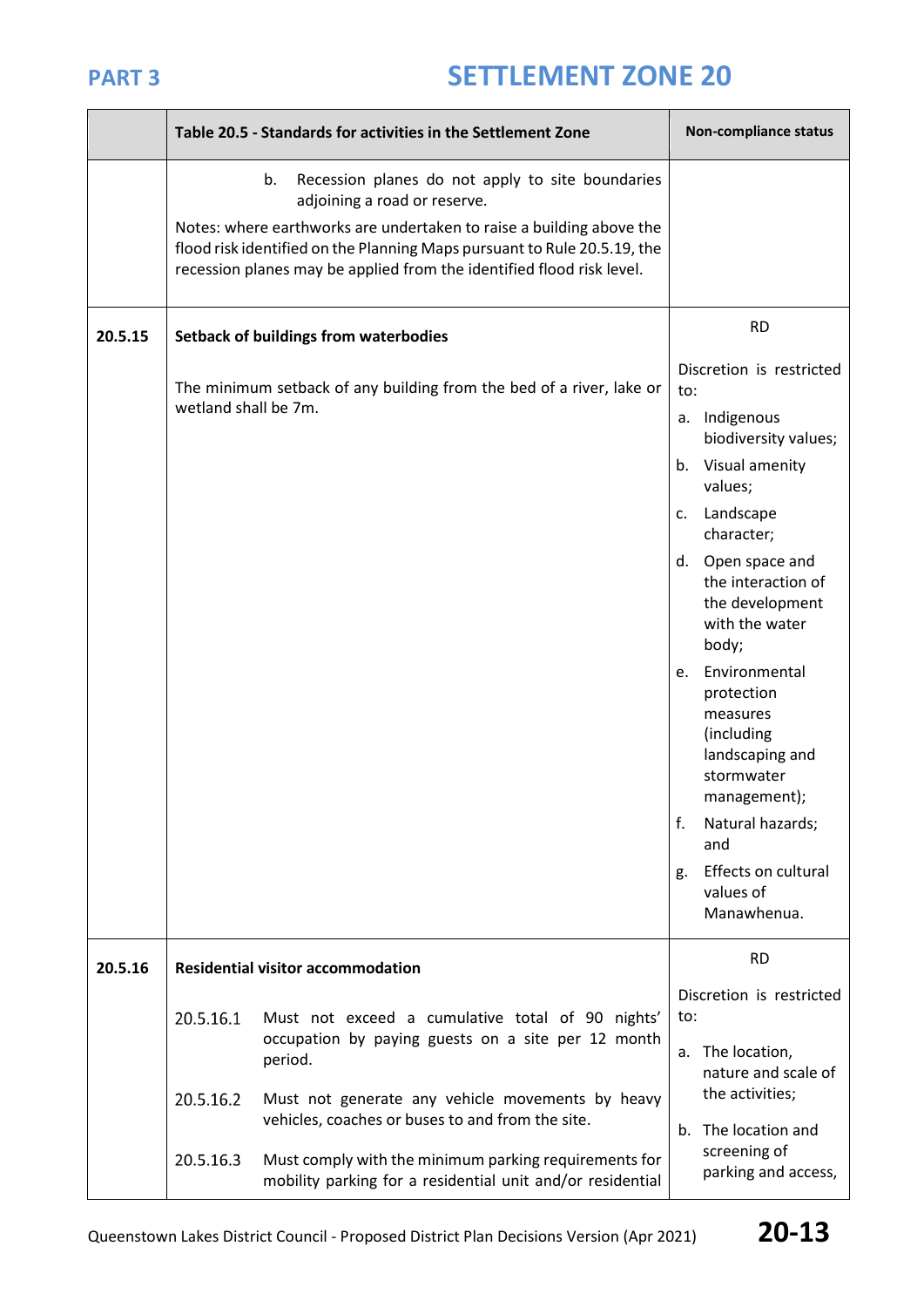|         |           | Table 20.5 - Standards for activities in the Settlement Zone                                                                                                                                                                                                                                                     | Non-compliance status                                                                                       |    |
|---------|-----------|------------------------------------------------------------------------------------------------------------------------------------------------------------------------------------------------------------------------------------------------------------------------------------------------------------------|-------------------------------------------------------------------------------------------------------------|----|
|         |           | flat (whichever is used for the residential visitor<br>accommodation activity) in Chapter 29 Transport.                                                                                                                                                                                                          | and provision for<br>mobility parking;                                                                      |    |
|         | 20.5.16.4 | The Council must be notified in writing prior to the<br>commencement of a residential visitor accommodation<br>activity.                                                                                                                                                                                         | The management<br>c.<br>of noise, rubbish<br>and outdoor<br>activities;                                     |    |
|         | 20.5.16.5 | records of the<br>residential<br>visitor<br>to<br>date<br>Up<br>accommodation activity must be kept, including a record<br>of the date and duration of guest stays and the number of<br>guests staying per night, and in a form that can be made<br>available for inspection by the Council at 24 hours' notice. | d. The compliance of<br>the residential unit<br>with the Building<br>Code as at the date<br>of the building |    |
|         | 20.5.16.6 | Smoke alarms must be provided in accordance with clause<br>5 of the Residential Tenancies (Smoke Alarms and<br>Insulation) Regulations 2016.                                                                                                                                                                     | consent;<br>e. Health and safety<br>provisions in                                                           |    |
|         |           | Note: The Council may request that records are made available to the<br>Council for inspection at 24 hours' notice, in order to monitor<br>compliance with Rules 20.5.16.1 to 20.5.16.6.                                                                                                                         | relation to guests;<br>f.<br>Guest management<br>and complaints<br>procedures;                              |    |
|         |           |                                                                                                                                                                                                                                                                                                                  | keeping<br>The<br>g.<br>records for Council<br>inspection; and                                              | of |
|         |           |                                                                                                                                                                                                                                                                                                                  | Monitoring<br>h.<br>requirements,<br>including<br>imposition of<br>annual monitoring<br>charge.             | an |
| 20.5.17 | Homestays |                                                                                                                                                                                                                                                                                                                  | <b>RD</b>                                                                                                   |    |
|         | 20.5.17.1 | Must not exceed 5 paying guests on a site per night.                                                                                                                                                                                                                                                             | Discretion is restricted<br>to:                                                                             |    |
|         | 20.5.17.2 | Must not generate any vehicle movements by heavy<br>vehicles, coaches or buses to and from the site.                                                                                                                                                                                                             | The location,<br>a.<br>nature and scale of<br>activities;                                                   |    |
|         | 20.5.17.3 | The Council must be notified in writing prior to the<br>commencement of the Homestay activity.                                                                                                                                                                                                                   | The location and<br>b.<br>screening of<br>parking, provision                                                |    |
|         | 20.5.17.4 | Up to date records of the homestay activity must be kept,<br>including a record of the number of guests staying per<br>night, and in a form that can be made available for<br>inspection by the Council at 24 hours' notice.                                                                                     | for mobility parking<br>and access;<br>The management<br>c.<br>of noise, rubbish                            |    |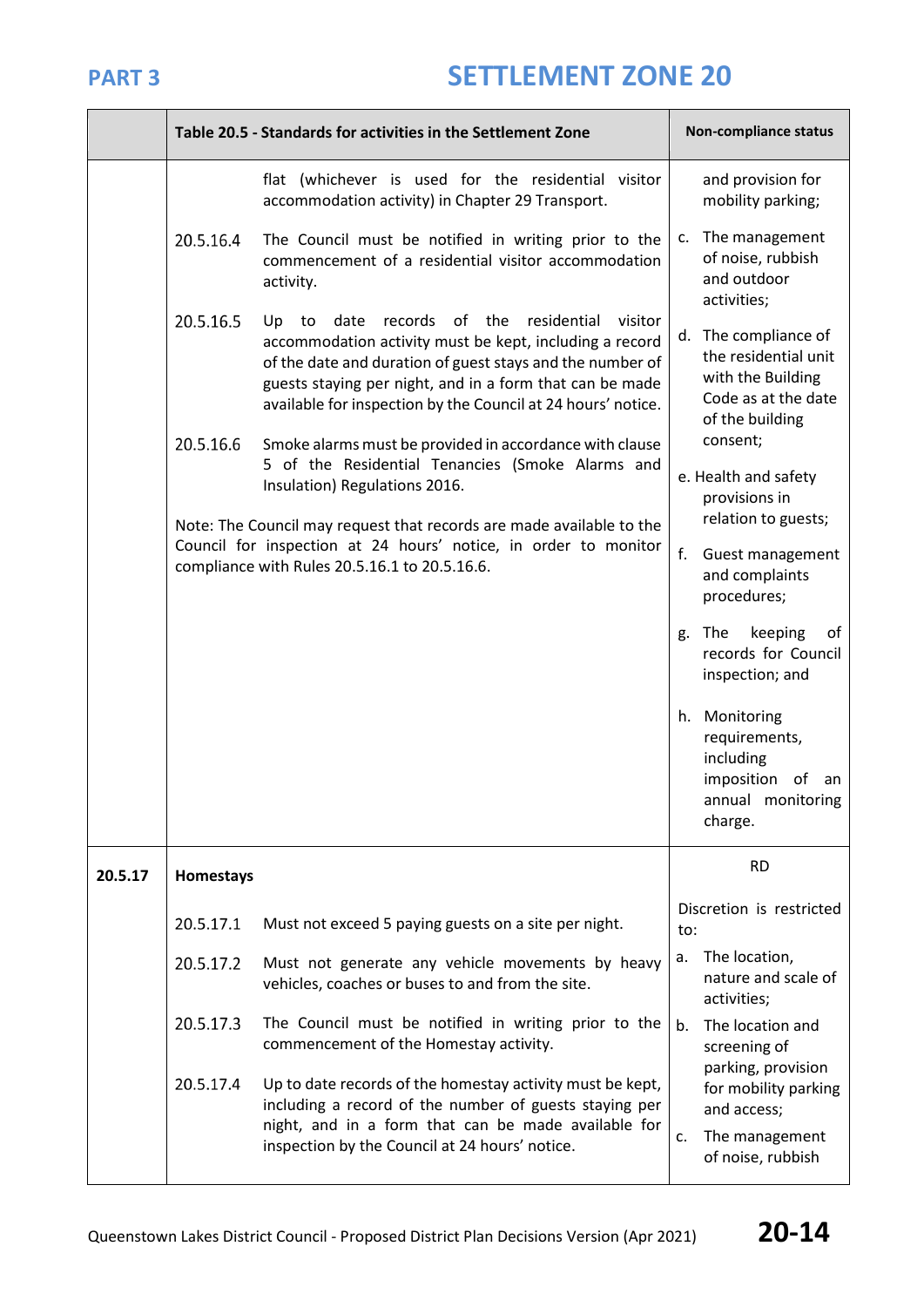|         | Table 20.5 - Standards for activities in the Settlement Zone                                                                                                                                                                                                                                                                                                                                                                                                                                                                                      | Non-compliance status                                                                                                                                                                                                                                 |
|---------|---------------------------------------------------------------------------------------------------------------------------------------------------------------------------------------------------------------------------------------------------------------------------------------------------------------------------------------------------------------------------------------------------------------------------------------------------------------------------------------------------------------------------------------------------|-------------------------------------------------------------------------------------------------------------------------------------------------------------------------------------------------------------------------------------------------------|
|         | Note: The Council may request that records are made available to the<br>Council for inspection at 24 hours' notice, in order to monitor<br>compliance with Rules 20.5.17.1 to 20.5.17.4.                                                                                                                                                                                                                                                                                                                                                          | and outdoor<br>activities;<br>The keeping of<br>d.<br>records of<br>homestay use, and<br>availability of<br>records for Council<br>inspection; and<br>e. Monitoring<br>requirements,<br>including<br>imposition of an<br>annual monitoring<br>charge. |
| 20.5.18 | <b>Building Restriction Area</b>                                                                                                                                                                                                                                                                                                                                                                                                                                                                                                                  | <b>NC</b>                                                                                                                                                                                                                                             |
|         | No building shall be located within a building restriction area as<br>identified on the Planning Maps.                                                                                                                                                                                                                                                                                                                                                                                                                                            |                                                                                                                                                                                                                                                       |
| 20.5.19 | <b>Flood Risk</b>                                                                                                                                                                                                                                                                                                                                                                                                                                                                                                                                 | <b>NC</b>                                                                                                                                                                                                                                             |
|         | Buildings with a gross floor area greater than 20m <sup>2</sup> shall have a ground<br>floor level not less than RL 312.8 masl (412.8 Otago Datum) at Kinloch,<br>Glenorchy and Kingston.                                                                                                                                                                                                                                                                                                                                                         |                                                                                                                                                                                                                                                       |
| 20.5.20 | Cardrona Village Character Guideline - buildings and visitor<br>accommodation at Cardrona                                                                                                                                                                                                                                                                                                                                                                                                                                                         | <b>NC</b>                                                                                                                                                                                                                                             |
|         | 20.5.20.1<br>Applications for resource consent for the following<br>activities shall include a statement confirming that the<br>Cardrona Village Character Guidelines 2012 has been<br>taken into account in the location and design of any<br>activities or buildings and identifying any particular<br>aspects of the proposal that have resulted from that<br>consideration<br>All buildings within the Commercial Precincts<br>а.<br>identified on the Planning Maps at Cardrona; and<br>All visitor accommodation (including ancillary<br>b. |                                                                                                                                                                                                                                                       |
|         | activities and buildings within the Commercial<br>Precincts and/or Visitor Accommodation Sub-Zones<br>identified on the Planning Maps at Cardrona.                                                                                                                                                                                                                                                                                                                                                                                                |                                                                                                                                                                                                                                                       |

## **20.6 Non-Notification of Applications**